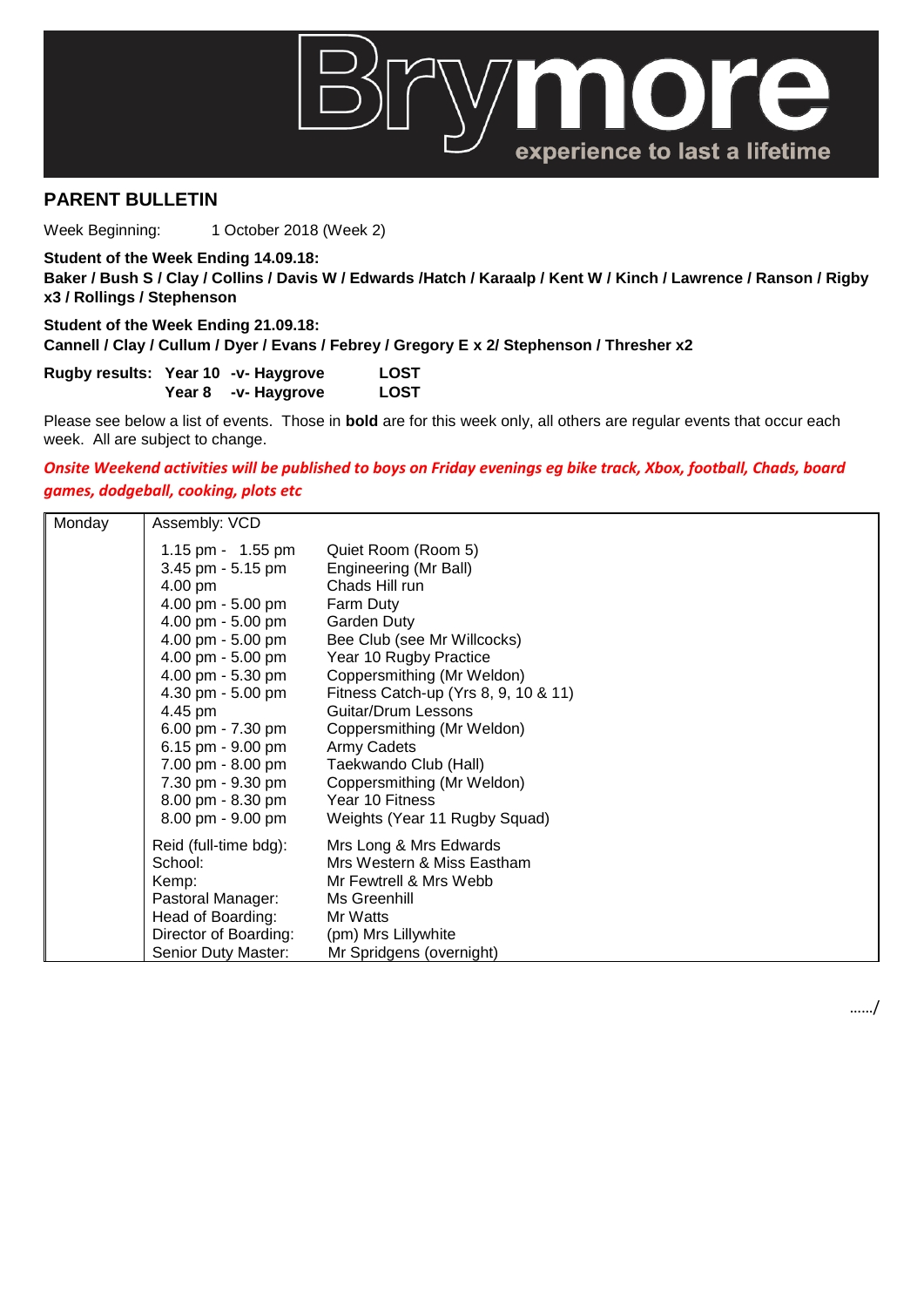| Tuesday   | Tutorial                               |                                                                                    |
|-----------|----------------------------------------|------------------------------------------------------------------------------------|
|           | 1.15 pm - 1.55 pm                      | Quiet Room (Room 5)                                                                |
|           | 3.45 pm - 5.15 pm                      | Tool Making/Engineering (Mr Ball)                                                  |
|           | 4.00 pm                                | LWa/HAB @ Young Farmers Dairy Event, Bath & West Showground                        |
|           |                                        | (Selected YFC Members - Invitation Only)                                           |
|           | 4.00 pm TIME TBC                       | Rugby: Year 9 -v- Huish Episcopi (Away)                                            |
|           | 4.00 pm                                | Chads Hill run                                                                     |
|           | 4.00 pm - 5.00 pm                      | Farm Duty                                                                          |
|           | 4.00 pm - 5.00 pm                      | Year 9 Rugby                                                                       |
|           | 4.00 pm - 5.30 pm                      | Welding (Mr Weldon)                                                                |
|           | 4.30 pm - 5.00 pm                      | Year 8 Fitness                                                                     |
|           | 4.45 pm                                | Guitar Lessons                                                                     |
|           | 5.15 pm - 6.00 pm                      | Wood Carving (Mr Ball)                                                             |
|           | 6.00 pm - 7.30 pm                      | Welding (Mr Weldon)                                                                |
|           | 7.30 pm - 8.15 pm                      | Bike Track (Mrs Long)                                                              |
|           | 7.30 pm - 8.15 pm                      | Lego Club (Mrs Webb)                                                               |
|           | 7.30 pm - 9.00 pm                      | Welding (Mr Weldon)                                                                |
|           | 8.00 pm - 8.30 pm                      | Year 11 Fitness                                                                    |
|           | 8.00 pm - 9.00 pm                      | Weights (Year 10 Rugby Squad)                                                      |
|           | Reid (full-time bdg):                  | Mrs Long & Mrs Edwards                                                             |
|           | School:                                | Mrs Western & Miss Eastham                                                         |
|           | Kemp:                                  | Mr Fewtrell & Mrs Webb                                                             |
|           | Pastoral Manager:                      | Ms Greenhill                                                                       |
|           | Head of Boarding:                      | (Day) Mr Watts                                                                     |
|           | Director of Boarding:                  | (am) Mrs Lillywhite                                                                |
|           | Senior Duty Master:                    | Mr Spridgens                                                                       |
|           | SLT Member:                            | Mr Thomas                                                                          |
| Wednesday | <b>ALL DAY</b>                         | LWa/HAB @ Young Farmers Club Members trip to                                       |
|           |                                        | Dairy Event, Bath & West Showground                                                |
|           |                                        | (Selected YFC Members - Invitation Only)                                           |
|           | 1.15 pm - 1.55 pm                      | Quiet Room (Room 5)                                                                |
|           | 3.45 pm - 5.15 pm                      | Archery (Mr Ball)                                                                  |
|           | 4.00 pm                                | <b>School XC Cup @ Kings College</b>                                               |
|           | 4.00 pm TIME TBC                       | Rugby: Year 10 v- Wellington - Cup Match (Home)                                    |
|           | 4.00 pm                                | Chads Hill run                                                                     |
|           | 4.00 pm - 5.00 pm                      | Farm Duty                                                                          |
|           | 4.00 pm - 5.00 pm                      | Garden Duty                                                                        |
|           | 4.00 pm - 5.00 pm                      | Year 7 & 8 Rugby                                                                   |
|           | 4.00 pm - 5.30 pm                      | Blacksmithing (Mr Weldon)                                                          |
|           | 4.15 pm - 5.00 pm                      | Board Games - School House (Miss Eastham)                                          |
|           | 4.30 pm - 5.00 pm                      | Year 9 Fitness                                                                     |
|           | 6.00 pm - 7.30 pm                      | Blacksmithing (Mr Weldon)                                                          |
|           | 7.15 pm - 8.00 pm                      | Arts & Crafts - Reid House (Mrs Edwards)                                           |
|           | 6.00 pm - 7.30 pm                      | Welding (Mr Weldon)                                                                |
|           | 7.30 pm - 8.30 pm                      | Young Farmers Club - LRC CANCELLED FOR THIS WEEK ONLY<br>Blacksmithing (Mr Weldon) |
|           | 7.30 pm - 9.00 pm<br>7.30 pm - 9.00 pm | Weights (Year 10&11 Rugby Squad)                                                   |
|           | 7.45 pm - 8.30 pm                      | Athletics - MUGA (Invite Only)                                                     |
|           |                                        |                                                                                    |
|           | Reid (full-time bdg):                  | Mrs Long & Mrs Edwards                                                             |
|           | School:                                | Mrs Western & Miss Eastham<br>Mr Fewtrell & Mrs Webb                               |
|           | Kemp:<br>Pastoral Manager:             | Ms Greenhill                                                                       |
|           | Head of Boarding:                      | Mr Watts                                                                           |
|           | Director of Boarding:                  | Mrs Lillywhite (overnight)                                                         |
|           | Senior Duty Master:                    | Mr Spridgens                                                                       |
|           | <b>SLT Member:</b>                     | Mr Winter                                                                          |
|           |                                        |                                                                                    |

……/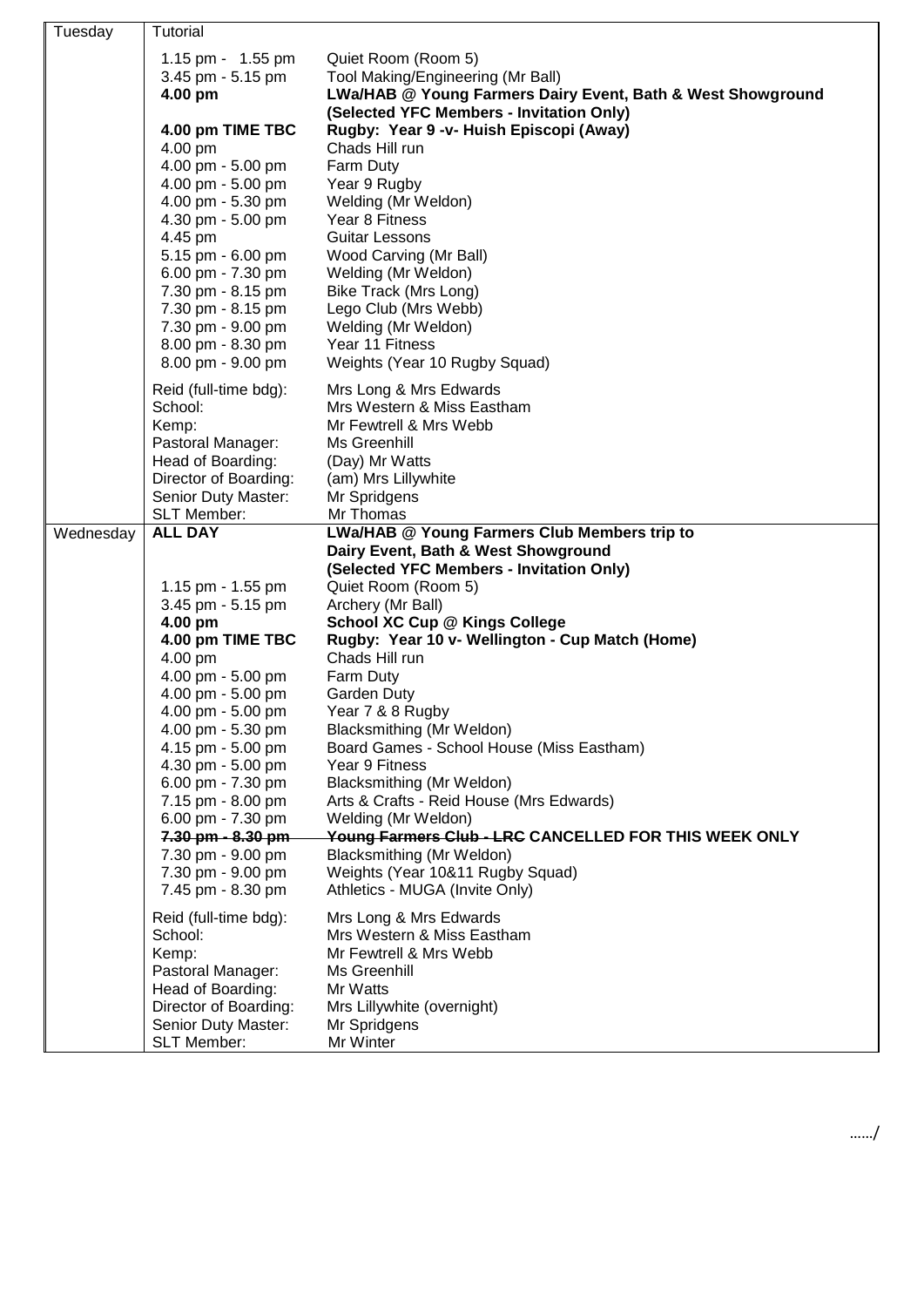| Thursday | Tutorial                                                                                                                                                                                                                                                  |                                                                                                                                                                                                                                                                                                                                                                               |
|----------|-----------------------------------------------------------------------------------------------------------------------------------------------------------------------------------------------------------------------------------------------------------|-------------------------------------------------------------------------------------------------------------------------------------------------------------------------------------------------------------------------------------------------------------------------------------------------------------------------------------------------------------------------------|
|          | 1.15 pm - 1.55 pm<br>3.45 pm - 5.15 pm<br>4.00 pm                                                                                                                                                                                                         | Quiet Room (Room 5)<br>Woodwork (Mr Ball)<br>Thursday for this week only (normally Friday):<br><b>Senior Staff Detention:</b>                                                                                                                                                                                                                                                 |
|          | 4.00 pm<br>4.00 pm<br>4.00 pm - 4.45 pm<br>4.00 pm - 5.00 pm<br>4.00 pm - 5.00 pm<br>4.00 pm - 5.00 pm<br>4.00 pm - 5.00 pm<br>4.00 pm - 5.00 pm<br>4.15 pm - 5.45 pm<br>6.15 pm - 9.00 pm<br>7.30 pm - 8.00 pm<br>7.40 pm - 9.10 pm<br>8.00 pm - 9.00 pm | Students will be informed beforehand if it applies to them<br>Rugby:<br>Chads Hill run<br>RC Racing Cars Club (Mr Simmons)<br>Farm Duty<br>Garden Duty<br>Cooking Club (Mrs Western)<br>Year 11 Rugby<br>All Years Hockey - MUGA<br>Bike Track (TBC)<br><b>Army Cadets</b><br>Basketball - MUGA (Mr Fewtrell)<br>Circuits (Year 10 & 11 Rugby Squad)<br>Weights (Invite Only) |
|          | Reid (full-time bdg):<br>School:<br>Kemp:<br>Pastoral Manager:<br>Duty Master:<br>Head of Boarding:<br>Director of Boarding:<br>Senior Duty Master:<br><b>SLT Member:</b>                                                                                 | Mrs Long & Mrs Edwards<br>Mrs Western & Miss Eastham<br>Mr Fewtrell & Mrs Webb<br>Ms Greenhill<br>Mr Ashton<br>Mr Watts<br>Mrs Lillywhite<br>Mr Spridgens<br>Mrs Davis                                                                                                                                                                                                        |
| Friday   | Assembly: MT<br>9.30 am - 12.00 pm<br>1.15 pm - 1.55 pm<br>3.30 pm TIME TBC<br>4.00 pm<br>3.45 pm - 4.45 pm<br>4.00 pm<br>4.00 pm - 5.00 pm<br>4.00 pm - 5.00 pm<br>4.00 pm - 5.00 pm<br>6.00 pm - 8.00 pm                                                | Open Morning for prospective students (School House Common Room)<br>Quiet Room (Room 5)<br>Rugby: County Cup - Year 9 -v- Castle School (Away)<br>Prep (Optional)<br>X-Box Freeplay - Reid House<br>Chads Hill run<br>Farm Duty<br>Garden Duty<br>Weekly Pool Competition with prizes - Kemp House<br>Golf Driving Range, Cannington - £7.00                                  |
|          | Reid (full-time bdg):<br>School:<br>Kemp:<br>Pastoral Manager:<br><b>Activities Tutor:</b><br>Head of Boarding:<br>Senior Duty Master:                                                                                                                    | Mrs Long & Mrs Edwards<br>Mrs Western<br>Miss Eastham<br>Mr Fewtrell<br>Mrs Webb<br>Ms Greenhill<br>Mr Blake<br>Mr Watts (On call overnight)<br>Mr Spridgens                                                                                                                                                                                                                  |
| Saturday | 10.00 am - 12.00 pm<br>2.00 pm - 3.30 pm<br>3.00 pm                                                                                                                                                                                                       | Open Morning for prospective students (School House Common Room)<br>RC Car Racing, Main Hall - £2.00<br>Chads Hill run                                                                                                                                                                                                                                                        |
|          | Reid (full-time bdg):<br>Weekend Support:<br><b>Activities Tutor:</b><br>Director of Boarding:<br>Senior Duty Master:<br>Matron:<br>SLT Member:                                                                                                           | Mrs Lillywhite<br>Mr Simmons<br>Mr Blake<br>Mrs Lillywhite<br>Mr Spridgens (overnight duty)<br>8.00 am - 4.00 pm<br>3.00 pm - 10.00 pm<br>Mrs Davis (on call)                                                                                                                                                                                                                 |